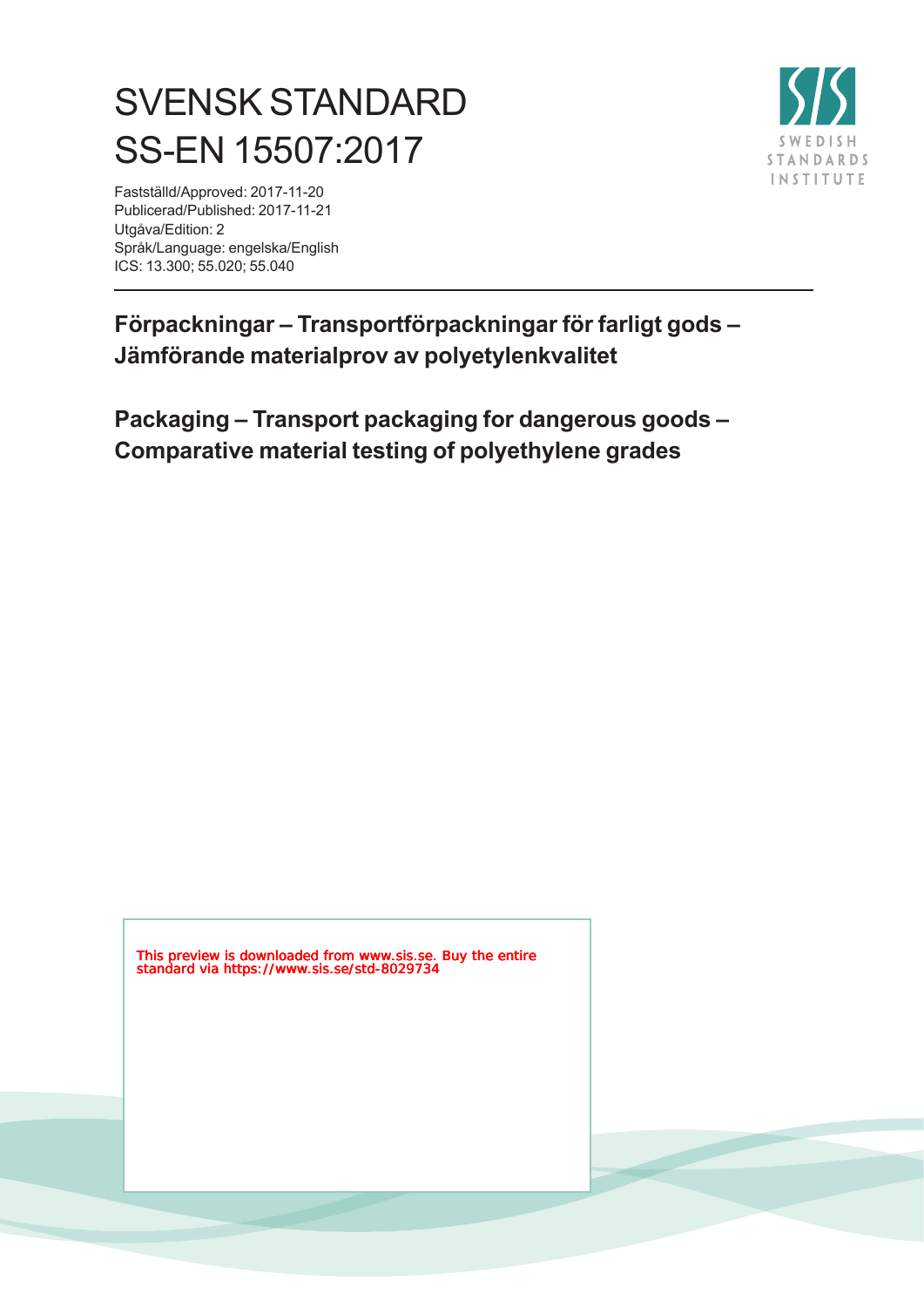# Standarder får världen att fungera

*SIS (Swedish Standards Institute) är en fristående ideell förening med medlemmar från både privat och offentlig sektor. Vi är en del av det europeiska och globala nätverk som utarbetar internationella standarder. Standarder är dokumenterad kunskap utvecklad av framstående aktörer inom industri, näringsliv och samhälle och befrämjar handel över gränser, bidrar till att processer och produkter blir säkrare samt effektiviserar din verksamhet.* 

#### **Delta och påverka**

Som medlem i SIS har du möjlighet att påverka framtida standarder inom ditt område på nationell, europeisk och global nivå. Du får samtidigt tillgång till tidig information om utvecklingen inom din bransch.

#### **Ta del av det färdiga arbetet**

Vi erbjuder våra kunder allt som rör standarder och deras tillämpning. Hos oss kan du köpa alla publikationer du behöver – allt från enskilda standarder, tekniska rapporter och standardpaket till handböcker och onlinetjänster. Genom vår webbtjänst e-nav får du tillgång till ett lättnavigerat bibliotek där alla standarder som är aktuella för ditt företag finns tillgängliga. Standarder och handböcker är källor till kunskap. Vi säljer dem.

#### **Utveckla din kompetens och lyckas bättre i ditt arbete**

Hos SIS kan du gå öppna eller företagsinterna utbildningar kring innehåll och tillämpning av standarder. Genom vår närhet till den internationella utvecklingen och ISO får du rätt kunskap i rätt tid, direkt från källan. Med vår kunskap om standarders möjligheter hjälper vi våra kunder att skapa verklig nytta och lönsamhet i sina verksamheter.

**Vill du veta mer om SIS eller hur standarder kan effektivisera din verksamhet är du välkommen in på www.sis.se eller ta kontakt med oss på tel 08-555 523 00.**

# Standards make the world go round

*SIS (Swedish Standards Institute) is an independent non-profit organisation with members from both the private and public sectors. We are part of the European and global network that draws up international standards. Standards consist of documented knowledge developed by prominent actors within the industry, business world and society. They promote cross-border trade, they help to make processes and products safer and they streamline your organisation.*

#### **Take part and have influence**

As a member of SIS you will have the possibility to participate in standardization activities on national, European and global level. The membership in SIS will give you the opportunity to influence future standards and gain access to early stage information about developments within your field.

#### **Get to know the finished work**

We offer our customers everything in connection with standards and their application. You can purchase all the publications you need from us - everything from individual standards, technical reports and standard packages through to manuals and online services. Our web service e-nav gives you access to an easy-to-navigate library where all standards that are relevant to your company are available. Standards and manuals are sources of knowledge. We sell them.

#### **Increase understanding and improve perception**

With SIS you can undergo either shared or in-house training in the content and application of standards. Thanks to our proximity to international development and ISO you receive the right knowledge at the right time, direct from the source. With our knowledge about the potential of standards, we assist our customers in creating tangible benefit and profitability in their organisations.

**If you want to know more about SIS, or how standards can streamline your organisation, please visit www.sis.se or contact us on phone +46 (0)8-555 523 00**



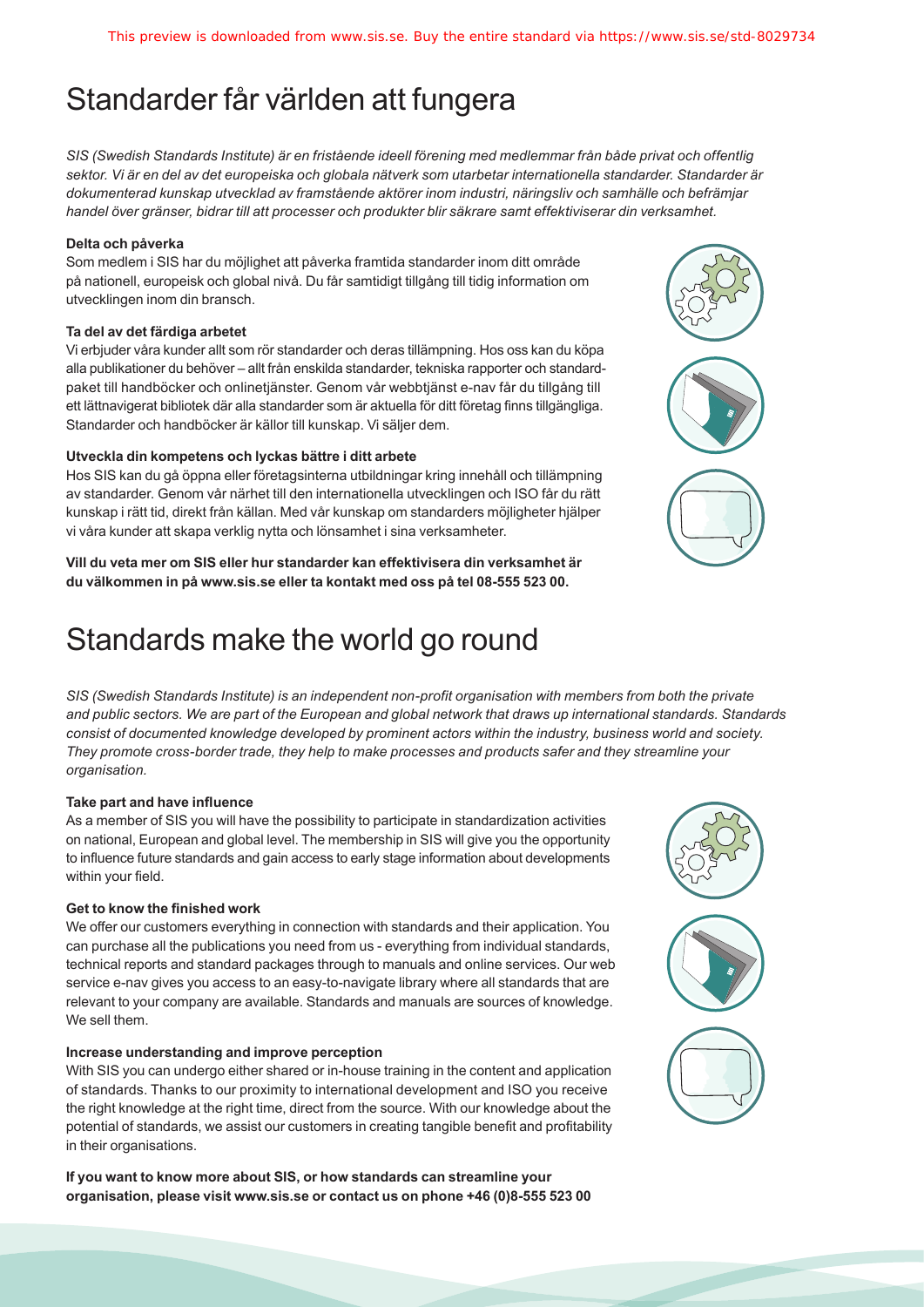Europastandarden EN 15507:2017 gäller som svensk standard. Detta dokument innehåller den officiella engelska versionen av EN 15507:2017.

Denna standard ersätter SS-EN 15507:2008, utgåva 1.

The European Standard EN 15507:2017 has the status of a Swedish Standard. This document contains the official version of EN 15507:2017.

This standard supersedes the Swedish Standard SS-EN 15507:2008, edition 1.

© Copyright / Upphovsrätten till denna produkt tillhör SIS, Swedish Standards Institute, Stockholm, Sverige. Användningen av denna produkt regleras av slutanvändarlicensen som återfinns i denna produkt, se standardens sista sidor.

© Copyright SIS, Swedish Standards Institute, Stockholm, Sweden. All rights reserved. The use of this product is governed by the end-user licence for this product. You will find the licence in the end of this document.

*Upplysningar om sakinnehållet i standarden lämnas av SIS, Swedish Standards Institute, telefon 08-555 520 00. Standarder kan beställas hos SIS Förlag AB som även lämnar allmänna upplysningar om svensk och utländsk standard.*

*Information about the content of the standard is available from the Swedish Standards Institute (SIS), telephone +46 8 555 520 00. Standards may be ordered from SIS Förlag AB, who can also provide general information about Swedish and foreign standards.*

Denna standard är framtagen av kommittén för Provningsmetoder för farligt gods, SIS / TK 164 / AG 16.

Har du synpunkter på innehållet i den här standarden, vill du delta i ett kommande revideringsarbete eller vara med och ta fram andra standarder inom området? Gå in på www.sis.se - där hittar du mer information.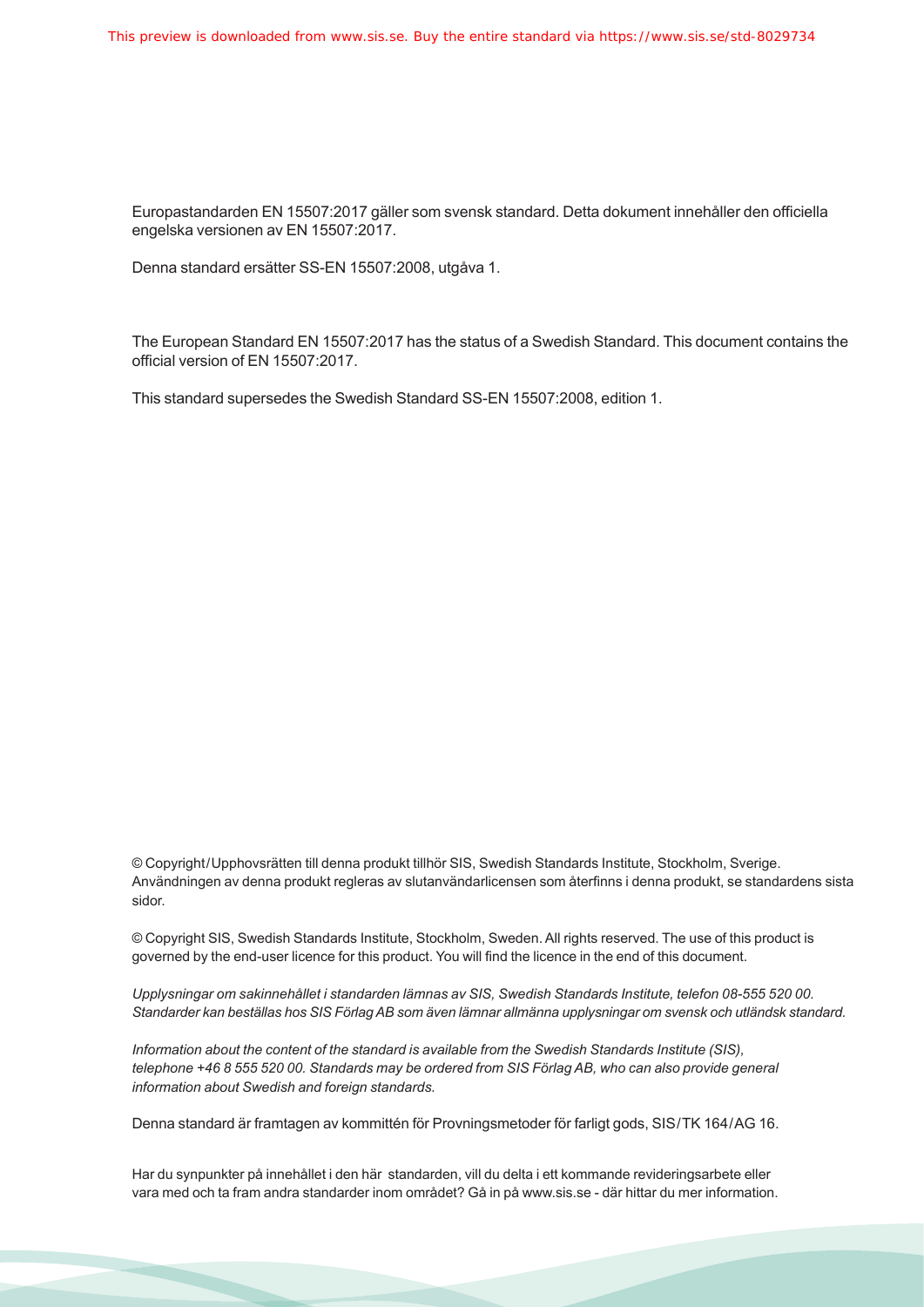This preview is downloaded from www.sis.se. Buy the entire standard via https://www.sis.se/std-8029734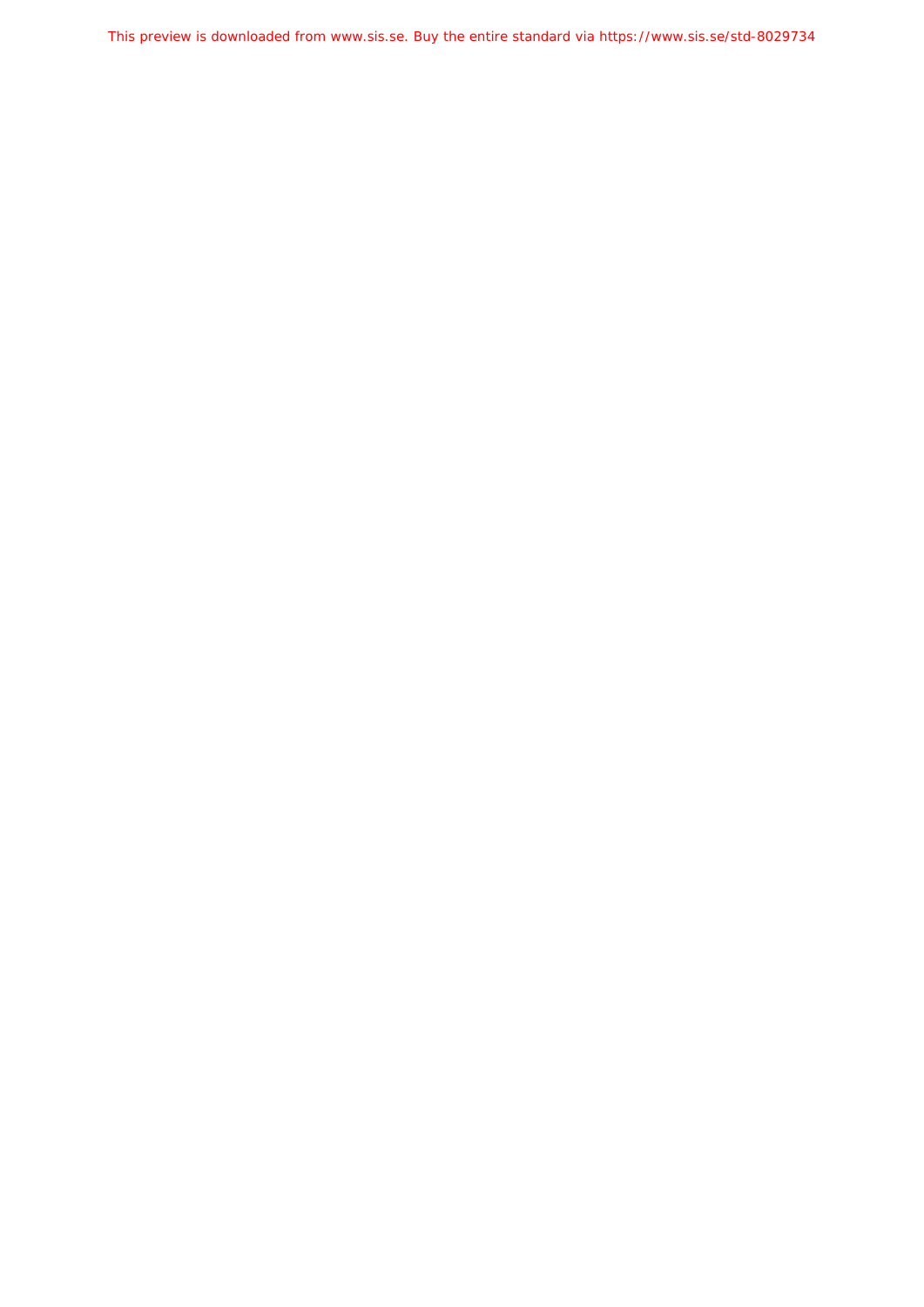# EUROPEAN STANDARD NORME EUROPÉENNE EUROPÄISCHE NORM

# **EN 15507**

November 2017

ICS 13.300; 55.040 Supersedes EN 15507:2008

English Version

## Packaging - Transport packaging for dangerous goods - Comparative material testing of polyethylene grades

Emballages - Emballages pour le transport des marchandises dangereuses - Essais comparatifs de divers grades de polyéthylène

Verpackung - Verpackungen zur Beförderung gefährlicher Güter - Vergleichende Werkstoffprüfung von Polyethylensorten

This European Standard was approved by CEN on 11 September 2017.

CEN members are bound to comply with the CEN/CENELEC Internal Regulations which stipulate the conditions for giving this European Standard the status of a national standard without any alteration. Up-to-date lists and bibliographical references concerning such national standards may be obtained on application to the CEN-CENELEC Management Centre or to any CEN member.

This European Standard exists in three official versions (English, French, German). A version in any other language made by translation under the responsibility of a CEN member into its own language and notified to the CEN-CENELEC Management Centre has the same status as the official versions.

CEN members are the national standards bodies of Austria, Belgium, Bulgaria, Croatia, Cyprus, Czech Republic, Denmark, Estonia, Finland, Former Yugoslav Republic of Macedonia, France, Germany, Greece, Hungary, Iceland, Ireland, Italy, Latvia, Lithuania, Luxembourg, Malta, Netherlands, Norway, Poland, Portugal, Romania, Serbia, Slovakia, Slovenia, Spain, Sweden, Switzerland, Turkey and United Kingdom.



EUROPEAN COMMITTEE FOR STANDARDIZATION COMITÉ EUROPÉEN DE NORMALISATION EUROPÄISCHES KOMITEE FÜR NORMUNG

**CEN-CENELEC Management Centre: Avenue Marnix 17, B-1000 Brussels**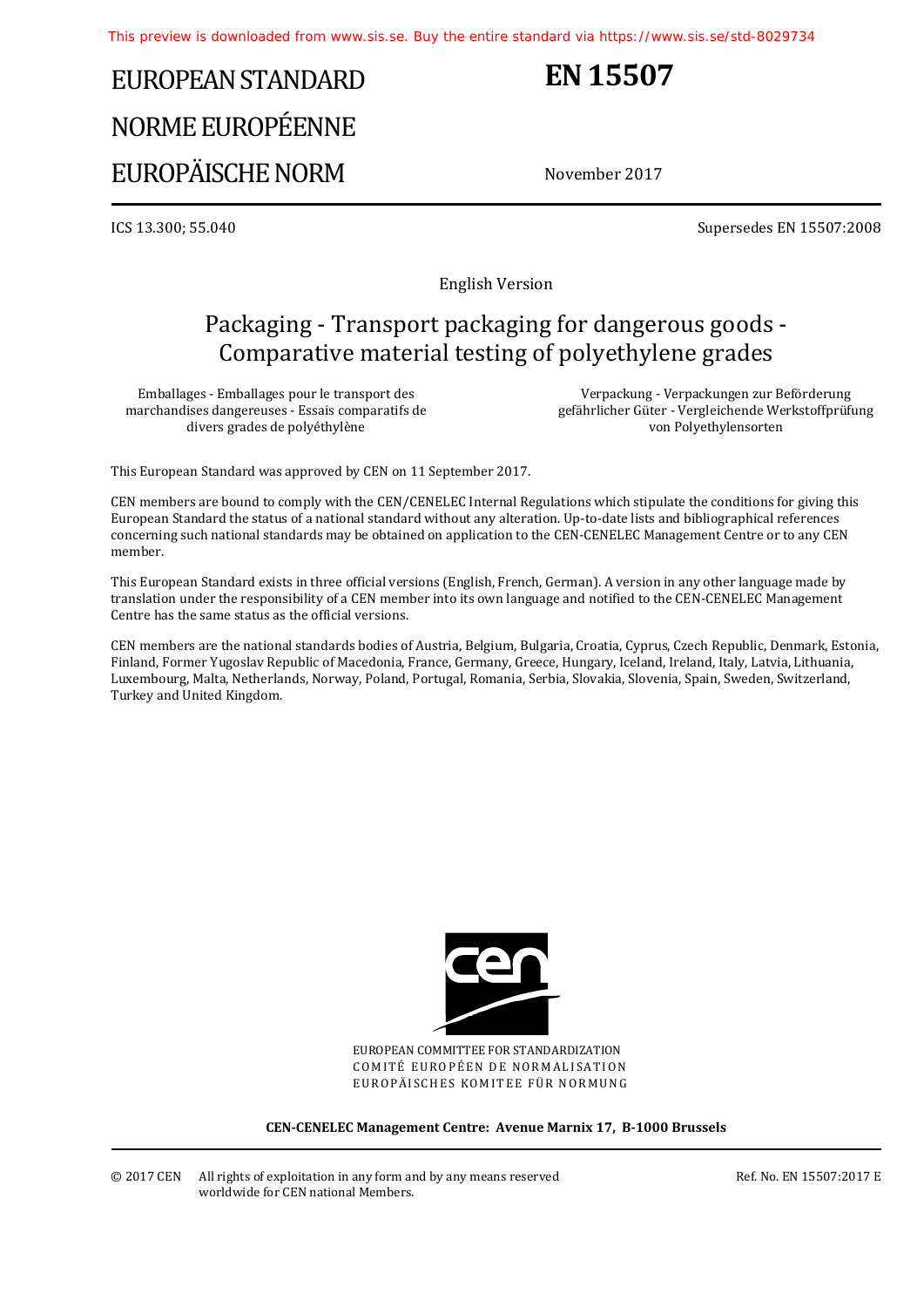## **Contents**

| ${\bf European\; foreword.}\label{prop:1} 3$ |  |  |  |
|----------------------------------------------|--|--|--|
|                                              |  |  |  |
| $\mathbf{1}$                                 |  |  |  |
| $\overline{2}$                               |  |  |  |
| 3                                            |  |  |  |
| $\overline{\mathbf{4}}$                      |  |  |  |
| 4.1                                          |  |  |  |
| 4.2                                          |  |  |  |
| 4.3                                          |  |  |  |
| 4.4                                          |  |  |  |
| 4.5                                          |  |  |  |
| 4.6                                          |  |  |  |
| 4.7                                          |  |  |  |
| $5^{\circ}$                                  |  |  |  |
| 5.1                                          |  |  |  |
| 5.2                                          |  |  |  |
| 6                                            |  |  |  |
| $\overline{7}$                               |  |  |  |
| 7.1                                          |  |  |  |
| 7.2                                          |  |  |  |
| 7.3                                          |  |  |  |
| 7.4                                          |  |  |  |
| 7.5                                          |  |  |  |
| 8                                            |  |  |  |
|                                              |  |  |  |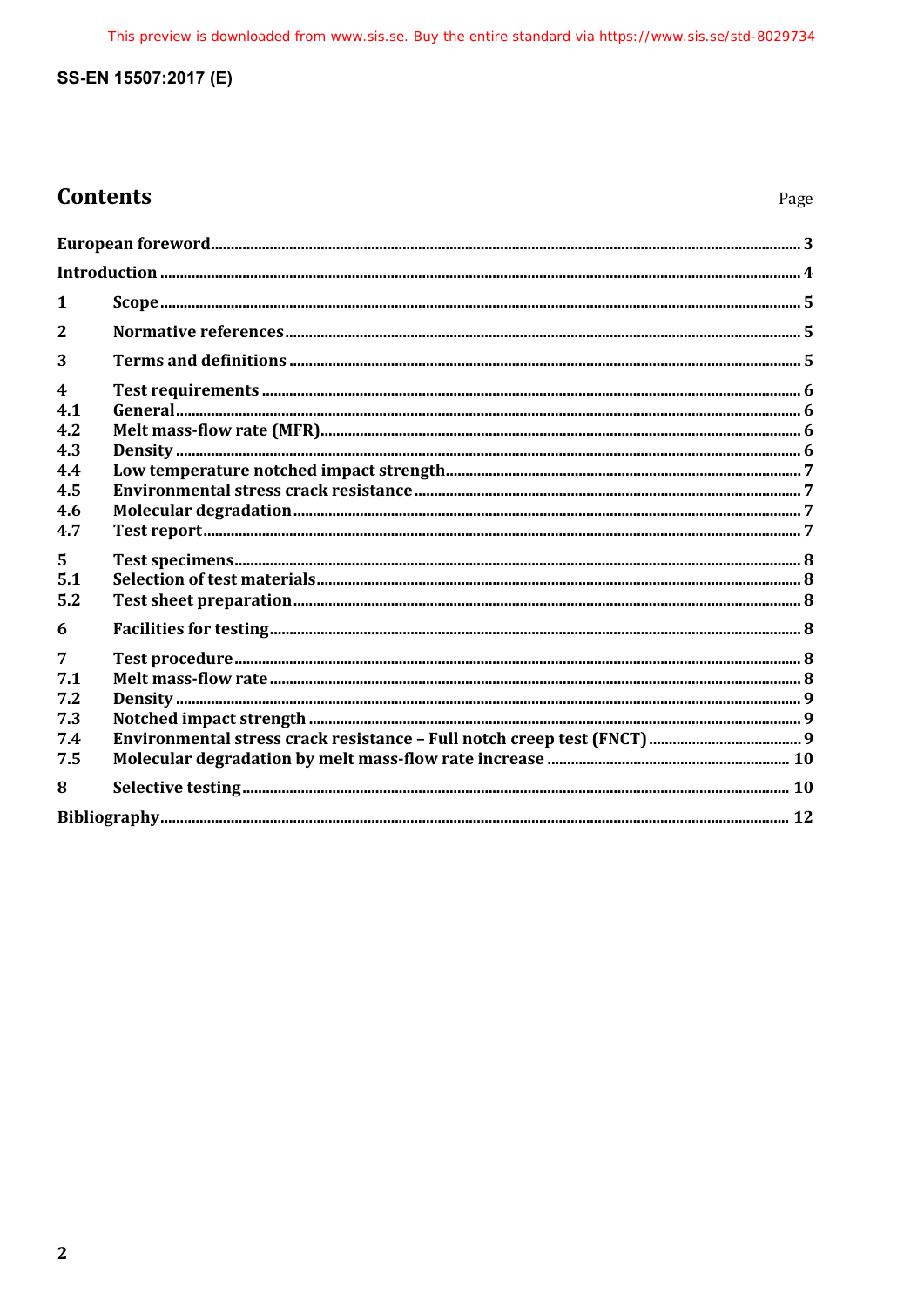## <span id="page-6-0"></span>**European foreword**

This document (EN 15507:2017) has been prepared by Technical Committee CEN/TC 261 "Packaging", the secretariat of which is held by AFNOR.

This European Standard shall be given the status of a national standard, either by publication of an identical text or by endorsement, at the latest by May 2018, and conflicting national standards shall be withdrawn at the latest by May 2018.

Attention is drawn to the possibility that some of the elements of this document may be the subject of patent rights. CEN shall not be held responsible for identifying any or all such patent rights.

This document supersedes EN 15507:2008.

The main changes with respect to the previous edition are listed below:

- a) The introductory texts for "Normative references" and "Terms and definitions" have been modified.
- b) Clause 2 "Normative references" has been revised.
- c) The references to withdrawn standards EN ISO 16101, EN ISO 16104, EN ISO 16467 and EN ISO 23667 have been replaced by current standards EN ISO 16495 and EN ISO 13274.
- d) Editorial changes were made.

According to the CEN-CENELEC Internal Regulations, the national standards organisations of the following countries are bound to implement this European Standard: Austria, Belgium, Bulgaria, Croatia, Cyprus, Czech Republic, Denmark, Estonia, Finland, Former Yugoslav Republic of Macedonia, France, Germany, Greece, Hungary, Iceland, Ireland, Italy, Latvia, Lithuania, Luxembourg, Malta, Netherlands, Norway, Poland, Portugal, Romania, Serbia, Slovakia, Slovenia, Spain, Sweden, Switzerland, Turkey and the United Kingdom.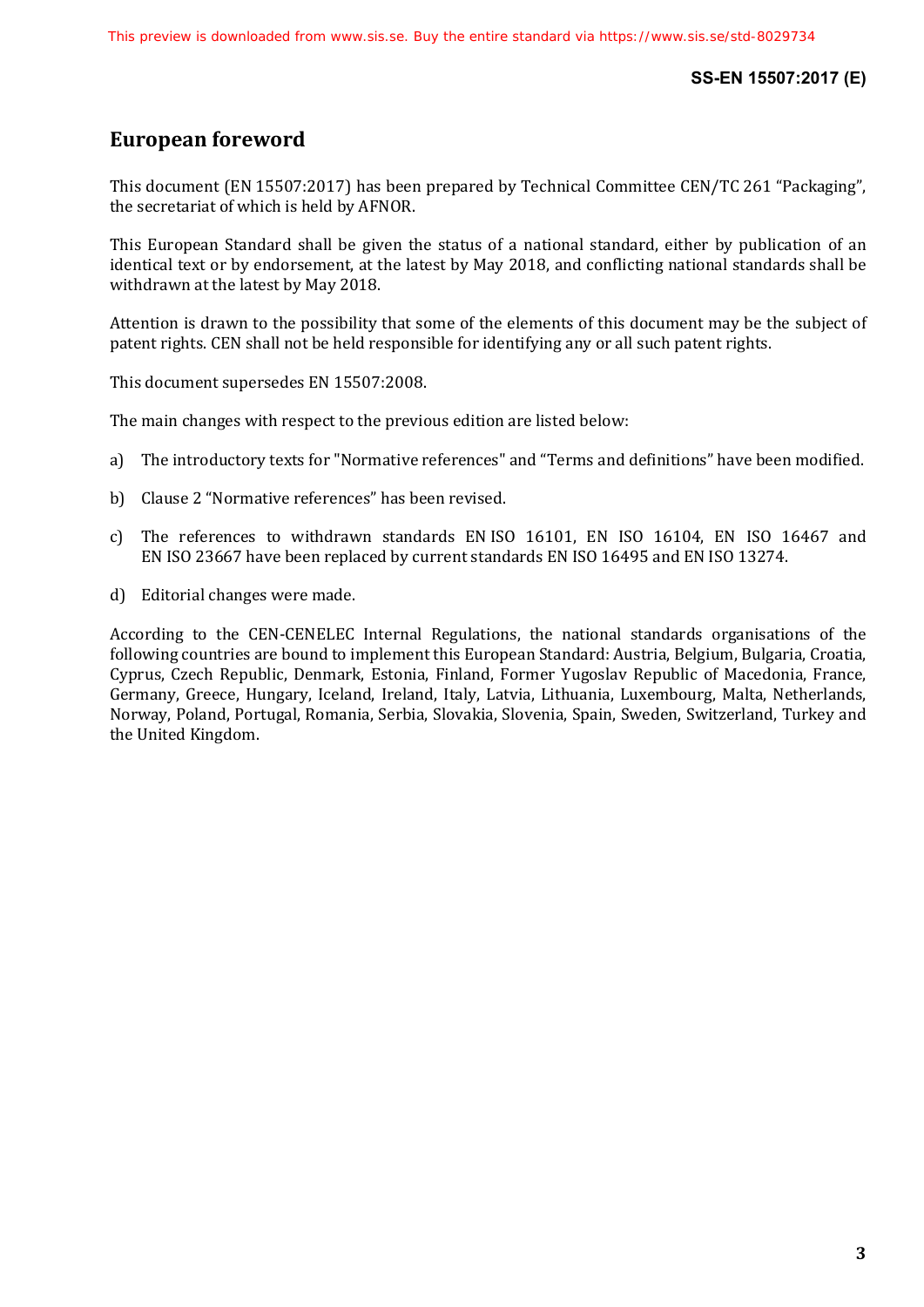## <span id="page-7-0"></span>**Introduction**

This European Standard was developed to provide requirements and test procedures for comparative testing of polyethylene grades of high and medium molecular weight high density polyethylene, used for the manufacture of packaging and IBCs for the transport of dangerous goods. These specific material parameters relate to the test procedures described in the standards:

EN ISO 13274:2013, *Packaging — Transport packaging for dangerous goods — Plastics compatibility testing for packaging and IBCs* (ISO 13274:2013 + Cor. 1:2014)

EN ISO 16495:2013, *Packaging — Transport packaging for dangerous goods — Test methods* (ISO 16495:2013)

The aim of the test methods described in this European Standard is to provide information for consideration as part of a selective test procedure. Selective testing procedures, are described in Clause 8 in the standards above and can eliminate or reduce the requirement to carry out the full test procedures described each time a new grade of high density polyethylene is used for the manufacture of the same design type.

The test requirements and procedures in the standards above for plastics packaging and IBCs meet the provisions set out in the multimodal United Nations Recommendations on the transport of Dangerous Goods [1]. These UN Recommendations are given legal entity by the provisions of a series of modal agreements and regulations for the international transport of dangerous goods, details of which can be found in the Bibliography.

These international agreements include:

- the European Agreement concerning the International Carriage of Dangerous goods by Road (ADR), (covering most of Europe as well as parts of Asia and Northern Africa) [2];
- the International Civil Aviation Organization's Technical Instructions for the Safe Transport of Dangerous Goods by Air (ICAO TIs), (world-wide) [3];
- the International Maritime Dangerous Goods Code (IMDG Code), (world-wide) [4];
- regulations concerning the International Carriage of dangerous Goods by Rail (RID), (covering most of Europe, parts of North Africa and the Middle East) [5].

The application of this standard will need to take account of the requirements of these international agreements and the relevant national regulations [6], [7] for domestic transport of dangerous goods.

It is important to note that there will be certain modal differences from the UN Recommendations and that the schedule for revision of the UN Recommendations and modal provisions may lead to temporary inconsistencies with this European Standard, which is regularly updated to reflect the latest version of the UN Recommendations.

This European Standard has been submitted for reference into the RID and/or the technical annexes of the ADR.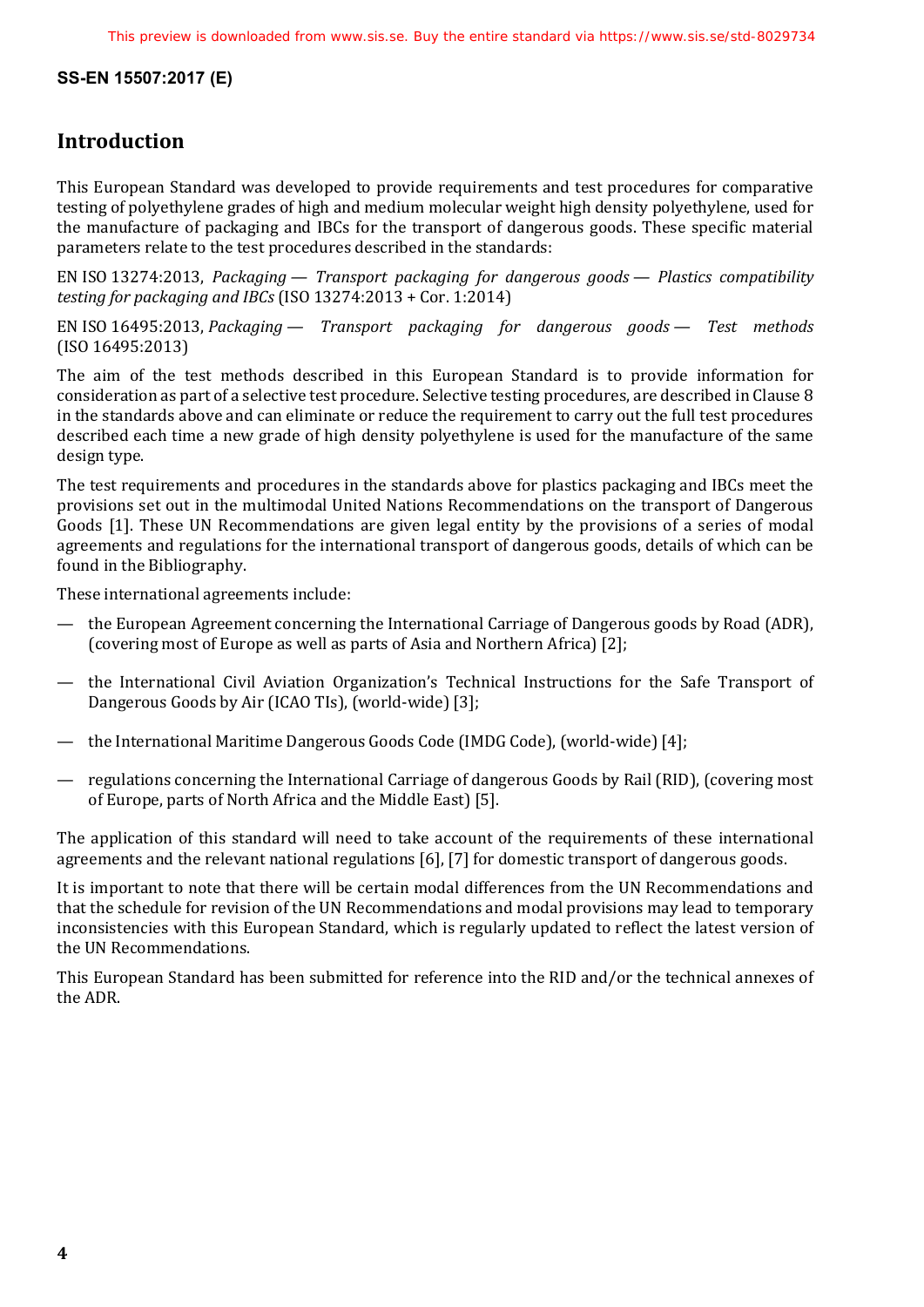## <span id="page-8-0"></span>**1 Scope**

This European Standard specifies material parameters, test requirements and procedures for the comparative testing of polyethylene grades of high molecular weight high density polyethylene (PE-HD-HMW) and medium molecular weight high density polyethylene (PE-HD-MMW), used for the manufacture of packaging and IBCs for the transport of dangerous goods. It is intended to be used in conjunction with selective testing for packaging for liquids. The standard is not intended to be used for comparative testing of recycled plastics material.

NOTE This European Standard is intended to be used in conjunction with one or more of the international regulations set out in the Bibliography.

## <span id="page-8-1"></span>**2 Normative references**

The following documents, in whole or in part, are normatively referenced in this document and are indispensable for its application. For dated references, only the edition cited applies. For undated references, the latest edition of the referenced document (including any amendments) applies.

EN ISO 179-1:2010, *Plastics - Determination of Charpy impact properties - Part 1: Non-instrumented impact test (ISO 179-1:2010)*

EN ISO 1133-1, *Plastics - Determination of the melt mass-flow rate (MFR) and melt volume-flow rate (MVR) of thermoplastics - Part 1: Standard method (ISO 1133-1)*

EN ISO 1183-1, *Plastics - Methods for determining the density of non-cellular plastics - Part 1: Immersion method, liquid pyknometer method and titration method (ISO 1183-1)*

EN ISO 13274:2013, *Packaging - Transport packaging for dangerous goods - Plastics compatibility testing for packaging and IBCs (ISO 13274:2013)*

EN ISO 16495:2013, *Packaging - Transport packaging for dangerous goods - Test methods (ISO 16495:2013)*

EN ISO 17855-2:2016, *Plastics - Polyethylene (PE) moulding and extrusion materials - Part 2: Preparation of test specimens and determination of properties (ISO 17855-2:2016)*

ISO 16770:2004, *Plastics — Determination of environmental stress cracking (ESC) of polyethylene — Fullnotch creep test (FNCT)*

## <span id="page-8-2"></span>**3 Terms and definitions**

For the purposes of this document the following apply.

#### **3.1**

#### **high molecular weight high density polyethylene PE-HD-HMW**

natural Polyethylene with a density of > 940 kg/m<sup>3</sup>, when measured at 23 °C after annealing at 100 °C for 30 min, and a melt mass-flow rate at 190 °C/21,6 kg load of < 12 g/600 s when measured according to EN ISO 1133-1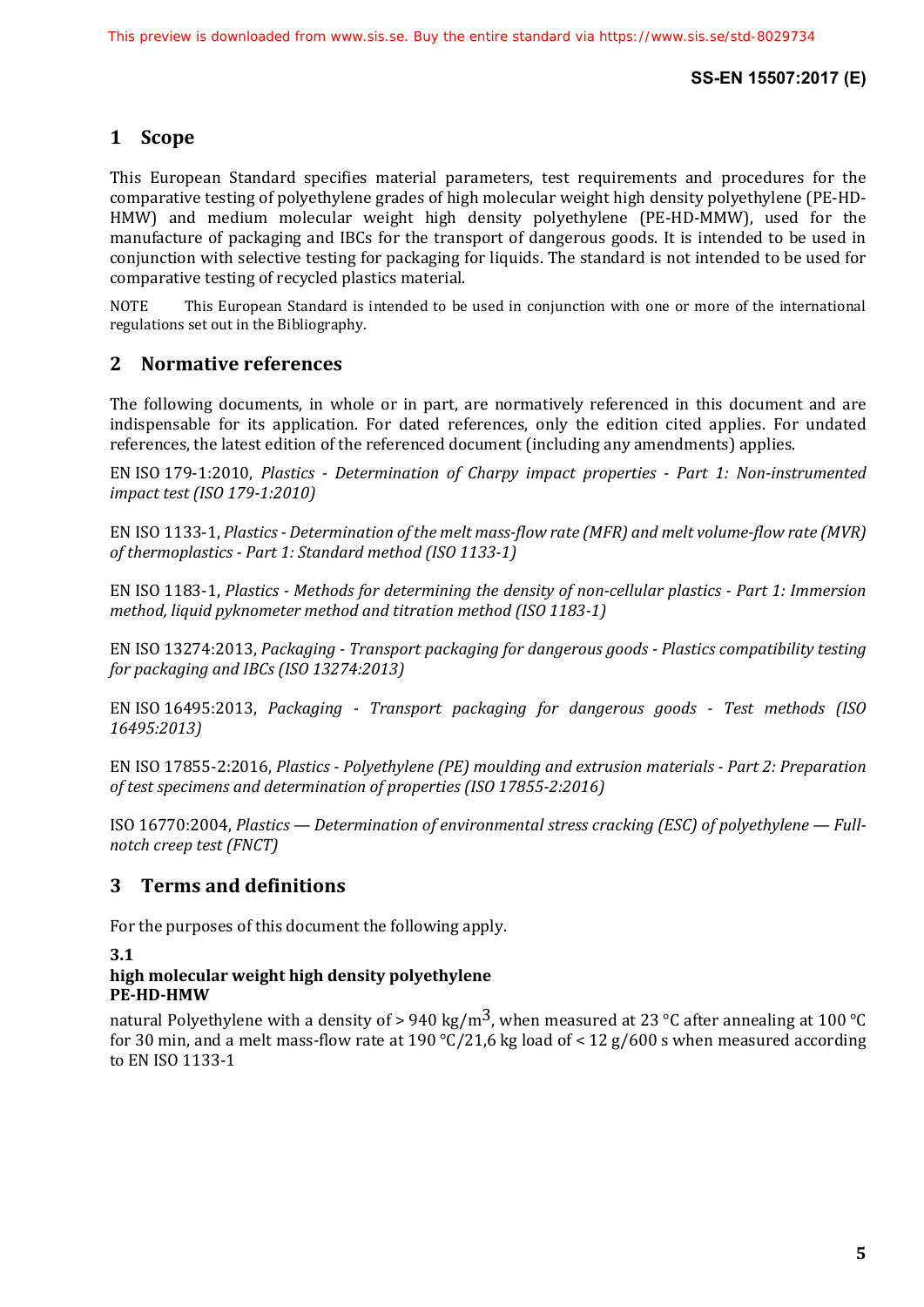#### **3.2 medium molecular weight high density polyethylene PE-HD-MMW**

natural polyethylene with a density of > 940 kg/m<sup>3</sup>, when measured at 23 °C after annealing at 100 °C for 30 min, and a melt mass-flow rate at 190 °C/2,16 kg load of < 0,5 g/600 s and > 0,1 g/600 s in accordance with EN ISO 1133-1, or a melt mass-flow rate at 190 °C/5 kg load  $\lt$  3,0 g/600 s and > 0,5 g/600 s in accordance with EN ISO 1133-1

Note 1 to entry: Natural Polyethylene refers to material with no pigments or colorants.

### <span id="page-9-0"></span>**4 Test requirements**

#### <span id="page-9-1"></span>**4.1 General**

When a manufacturer of a plastics packaging or IBC wants to change to a new grade of high density polyethylene for its manufacture, test results to the following requirements may be used in conjunction with a selective testing procedure to reduce the amount of design type testing of the design type with the new polyethylene grade.

As a minimum requirement, a test with water as the test medium in accordance with EN ISO 16495 shall be carried out for the packaging design type manufactured from the new polyethylene grade.

The test requirements in 4.2 to 4.6 shall be met in the comparative testing of the polyethylene grade with existing approvals, (Material A), and the replacement polyethylene grade, (Material B).

The comparative testing of the polyethylene grades to the procedures defined in 7.1 to 7.5 shall be carried out concurrently in a single laboratory. For the procedures 7.2 to 7.5, test sheets (see 5.2) compression moulded by the same mould type (e.g. using a positive mould or semi-positive mould) shall be used.

#### <span id="page-9-2"></span>**4.2 Melt mass-flow rate (MFR)**

When tested in accordance with 7.1 the value of melt mass-flow rate shall be within the following limits:

70 % MFR Material  $A \le MFR$  Material B  $\le 130$  % MFR Material A.

NOTE The determination of melt mass-flow rate is solely intended as a classification test for the polyethylene grade and does not relate to any of the tests for packaging described in EN ISO 13274 or EN ISO 16495.

#### <span id="page-9-3"></span>**4.3 Density**

When tested in accordance with 7.2 the density in  $\text{kg/m}^3$  shall be:

Density Material B  $(D_R) \geq$  Density Material A  $(D_A)$  – 2.

NOTE The determination of density is intended to relate to the performance of packaging and IBCs produced from the polyethylene grades, such as those tested in accordance with EN ISO 16495:2013, following conditioning with standard liquids described in EN ISO 13274:2013, Clause 8:

EN ISO 16495:2013, Annex F Drop test;

EN ISO 16495:2013, Annex I Stacking test;

EN ISO 16495:2013, Annex H Hydraulic pressure test

and the Permeability test in EN ISO 13274:2013, 4.11.